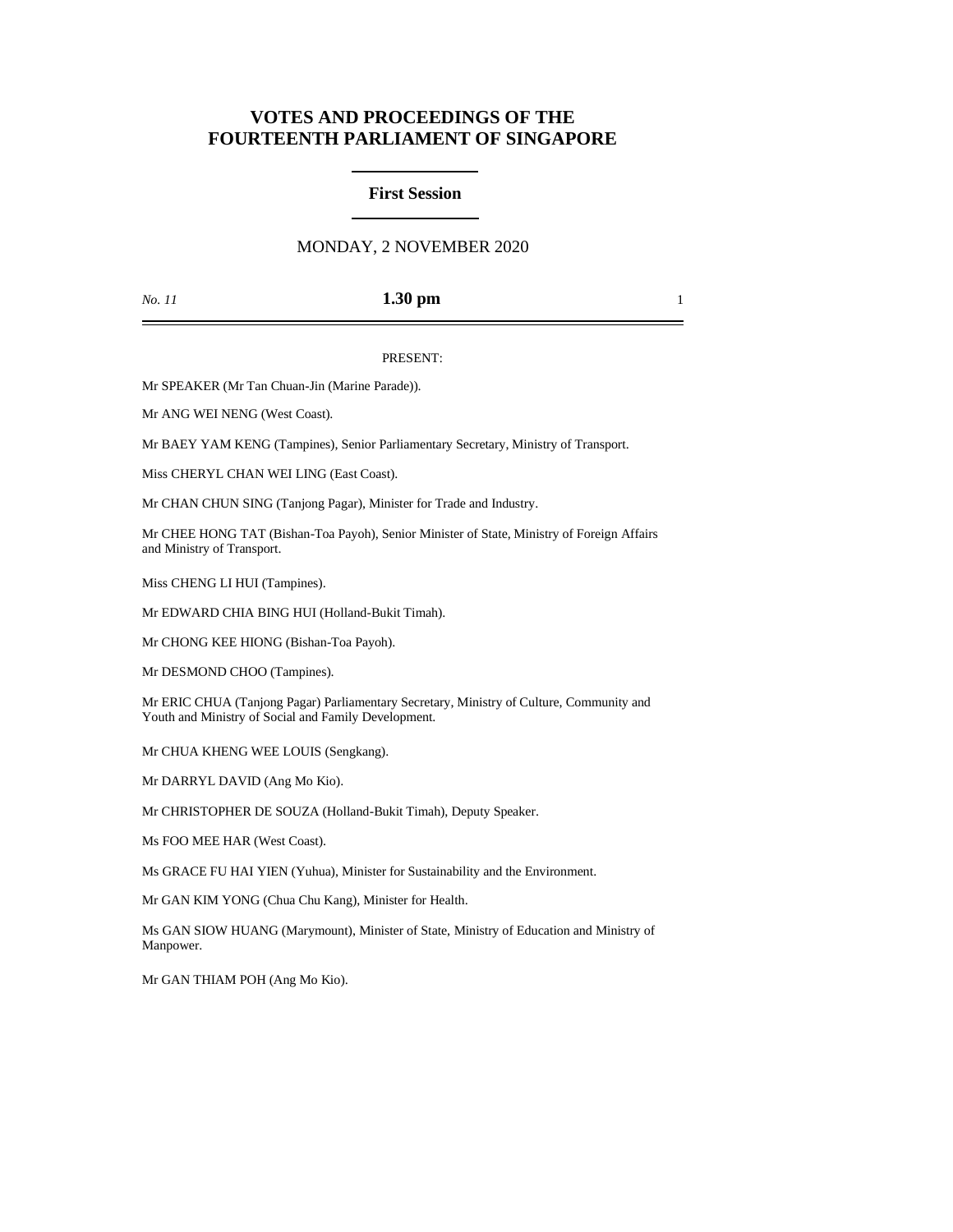Mr GERALD GIAM YEAN SONG (Aljunied).

Mr DERRICK GOH (Nee Soon).

Ms HE TING RU (Sengkang).

Mr HENG CHEE HOW (Jalan Besar), Senior Minister of State, Ministry of Defence.

Mr HENG SWEE KEAT (East Coast), Deputy Prime Minister, Coordinating Minister for Economic Policies and Minister for Finance.

Mr SHAWN HUANG WEI ZHONG (Jurong).

Ms INDRANEE RAJAH (Tanjong Pagar), Minister, Prime Minister's Office, Second Minister for Finance, Second Minister for National Development and Leader of the House.

Mr S ISWARAN (West Coast), Minister for Communications and Information and Minister-in-charge of Trade Relations.

Dr JANIL PUTHUCHEARY (Pasir Ris-Punggol), Senior Minister of State, Ministry of Communications and Information and Ministry of Health and Government Whip.

Dr AMY KHOR LEAN SUAN (Hong Kah North), Senior Minister of State, Ministry of Sustainability and the Environment and Ministry of Transport.

Dr KOH POH KOON (Tampines), Senior Minister of State, Ministry of Health.

Mr KWEK HIAN CHUAN HENRY (Kebun Baru).

Mr DESMOND LEE (West Coast), Minister for National Development and Minister-in-charge of Social Services Integration.

Mr LEE HSIEN LOONG (Ang Mo Kio), Prime Minister.

Mr LEONG MUN WAI (Non-Constituency Member).

Mr LIANG ENG HWA (Bukit Panjang).

Mr LIM BIOW CHUAN (Mountbatten).

Assoc Prof JAMUS JEROME LIM (Sengkang).

Ms SYLVIA LIM (Aljunied).

Dr LIM WEE KIAK (Sembawang).

Ms LOW YEN LING (Chua Chu Kang), Minister of State, Ministry of Culture, Community and Youth and Ministry of Trade and Industry.

Ms MARIAM JAAFAR (Sembawang).

Mr MASAGOS ZULKIFLI B M M (Tampines), Minister for Social and Family Development, Second Minister for Health and Minister-in-charge of Muslim Affairs.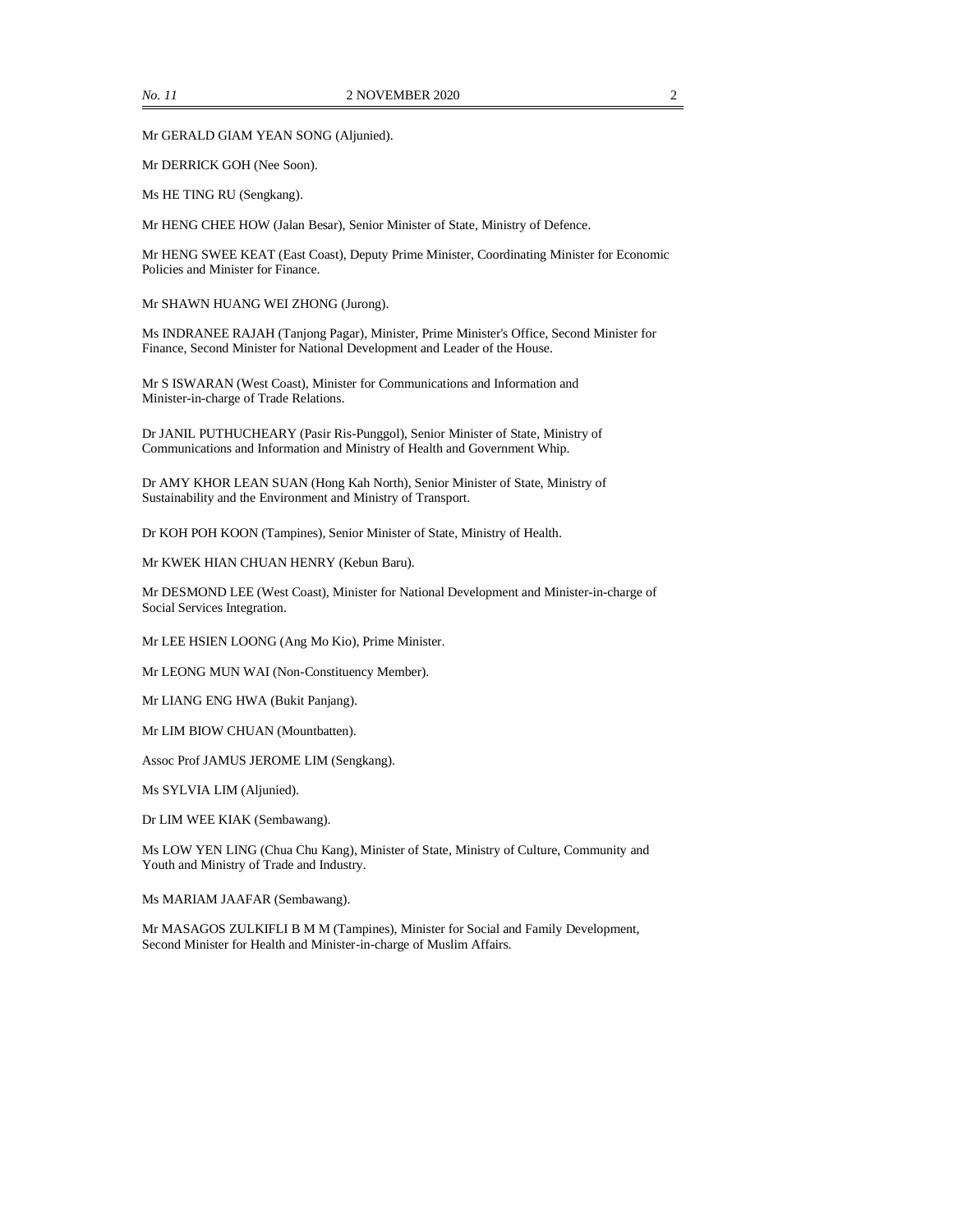Dr MOHAMAD MALIKI BIN OSMAN (East Coast), Minister, Prime Minister's Office, Second Minister for Education and Second Minister for Foreign Affairs.

Mr MOHD FAHMI BIN ALIMAN (Marine Parade).

Mr MUHAMAD FAISAL ABDUL MANAP (Aljunied).

Assoc Prof Dr MUHAMMAD FAISHAL IBRAHIM (Nee Soon), Minister of State, Ministry of Home Affairs and Ministry of National Development.

Mr MURALI PILLAI (Bukit Batok).

Ms NADIA AHMAD SAMDIN (Ang Mo Kio).

Dr NG ENG HEN (Bishan-Toa Payoh), Minister for Defence.

Ms NG LING LING (Ang Mo Kio).

Mr LOUIS NG KOK KWANG (Nee Soon).

Miss RACHEL ONG (West Coast).

Mr ONG YE KUNG (Sembawang), Minister for Transport.

Ms JOAN PEREIRA (Tanjong Pagar).

Mr LEON PERERA (Aljunied).

Ms DENISE PHUA LAY PENG (Jalan Besar).

Ms HAZEL POA (Non-Constituency Member).

Ms POH LI SAN (Sembawang).

Mr PRITAM SINGH (Aljunied), Leader of the Opposition.

Ms RAEESAH KHAN (Sengkang).

Ms RAHAYU MAHZAM (Jurong), Parliamentary Secretary, Ministry of Health.

Mr SAKTIANDI SUPAAT (Bishan-Toa Payoh).

Mr SEAH KIAN PENG (Marine Parade).

Mr K SHANMUGAM (Nee Soon), Minister for Home Affairs and Minister for Law.

Mr SHARAEL TAHA (Pasir Ris-Punggol).

Ms SIM ANN (Holland-Bukit Timah), Senior Minister of State, Ministry of Communications and Information and Ministry of National Development and Deputy Government Whip.

Mr SITOH YIH PIN (Potong Pasir).

Ms HANY SOH (Marsiling-Yew Tee).

Ms SUN XUELING (Punggol West), Minister of State, Ministry of Education and Ministry of Social and Family Development.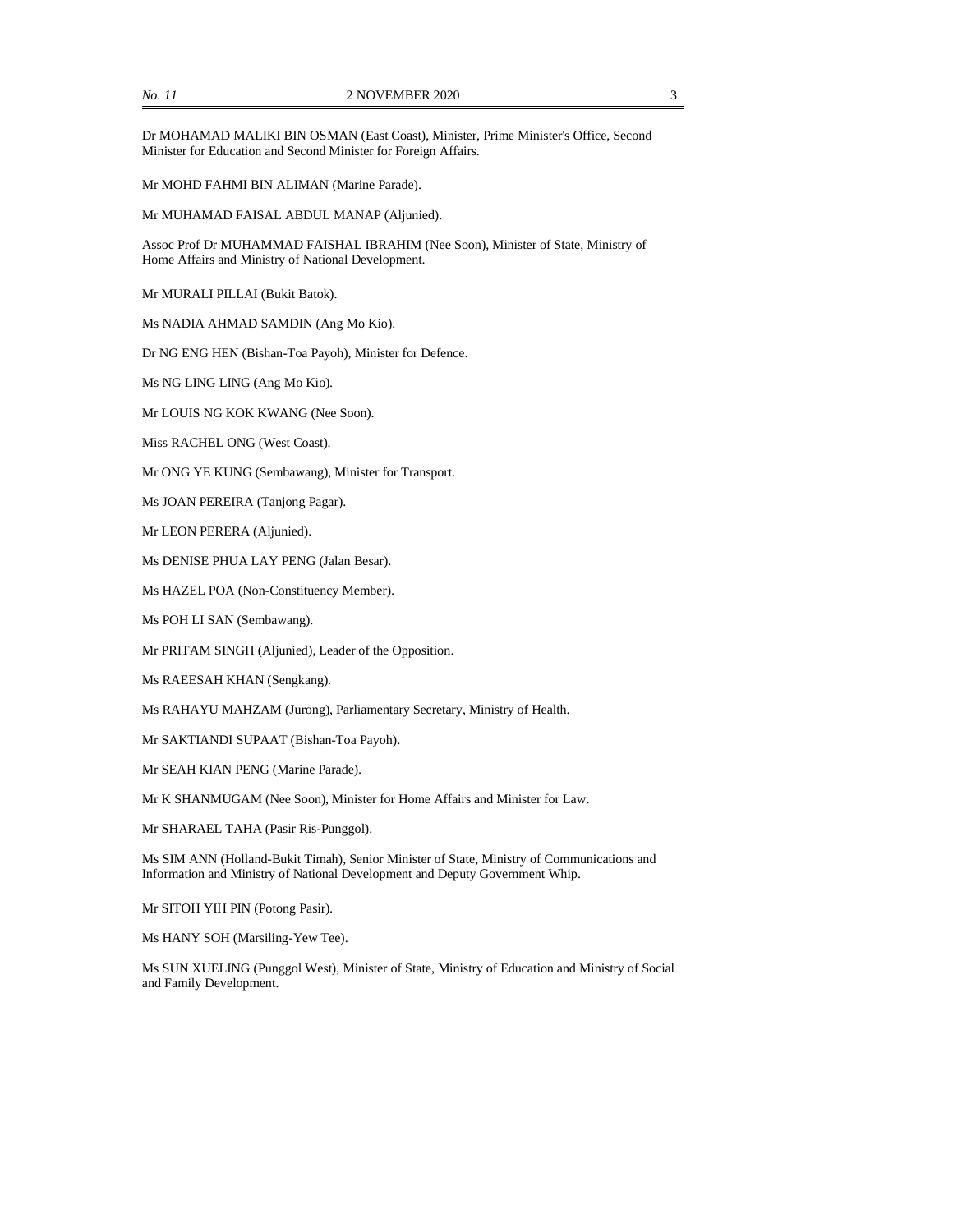Mr ALVIN TAN (Tanjong Pagar), Minister of State, Ministry of Culture, Community and Youth and Ministry of Trade and Industry.

Ms CARRIE TAN (Nee Soon).

Mr DENNIS TAN LIP FONG (Hougang).

Mr DESMOND TAN (Pasir Ris-Punggol), Minister of State, Ministry of Home Affairs and Ministry of Sustainability and the Environment.

Ms JESSICA TAN SOON NEO (East Coast), Deputy Speaker.

Mr TAN KIAT HOW (East Coast), Minister of State, Prime Minister's Office and Ministry of National Development.

Dr TAN SEE LENG (Marine Parade), Minister, Prime Minister's Office, Second Minister for Manpower and Second Minister for Trade and Industry.

Dr TAN WU MENG (Jurong).

Mr PATRICK TAY TECK GUAN (Pioneer).

Mr TEO CHEE HEAN (Pasir Ris-Punggol), Senior Minister and Coordinating Minister for National Security.

Mrs JOSEPHINE TEO (Jalan Besar), Minister for Manpower and Second Minister for Home Affairs.

Mr THARMAN SHANMUGARATNAM (Jurong), Senior Minister and Coordinating Minister for Social Policies.

Ms TIN PEI LING (MacPherson).

Mr EDWIN TONG CHUN FAI (Marine Parade), Minister for Culture, Community and Youth and Second Minister for Law.

Mr VIKRAM NAIR (Sembawang).

Dr VIVIAN BALAKRISHNAN (Holland-Bukit Timah), Minister for Foreign Affairs.

Dr WAN RIZAL (Jalan Besar).

Mr DON WEE (Chua Chu Kang).

Mr LAWRENCE WONG (Marsiling-Yew Tee), Minister for Education and Second Minister for Finance.

Mr XIE YAO QUAN (Jurong).

Mr ALEX YAM ZIMING (Marsiling-Yew Tee).

Ms YEO WAN LING (Pasir Ris-Punggol).

Mr YIP HON WENG (Yio Chu Kang).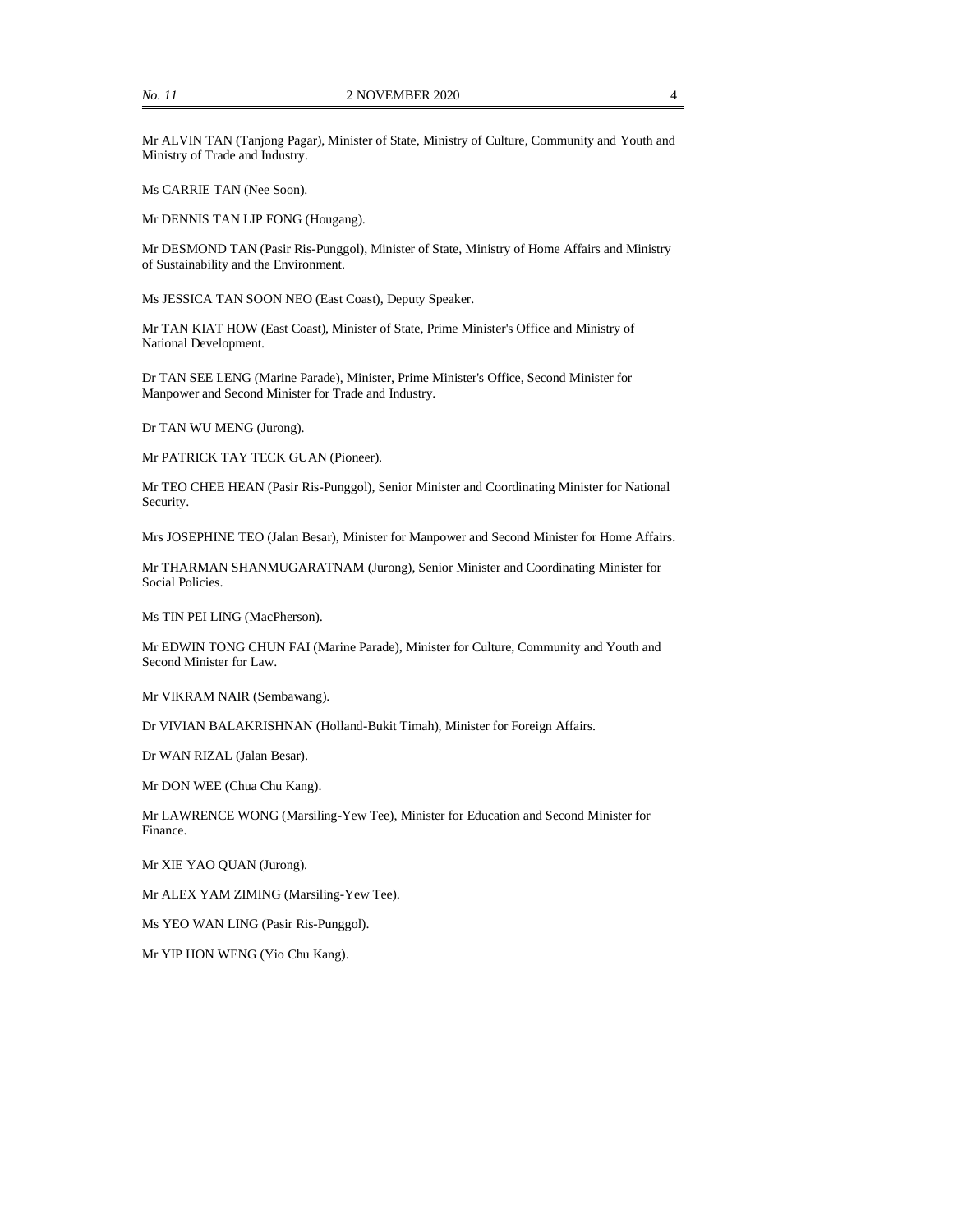Mr MELVIN YONG YIK CHYE (Radin Mas).

Mr ZAQY MOHAMAD (Marsiling-Yew Tee), Senior Minister of State, Ministry of Defence and Ministry of Manpower and Deputy Leader of the House.

Mr ZHULKARNAIN ABDUL RAHIM (Chua Chu Kang).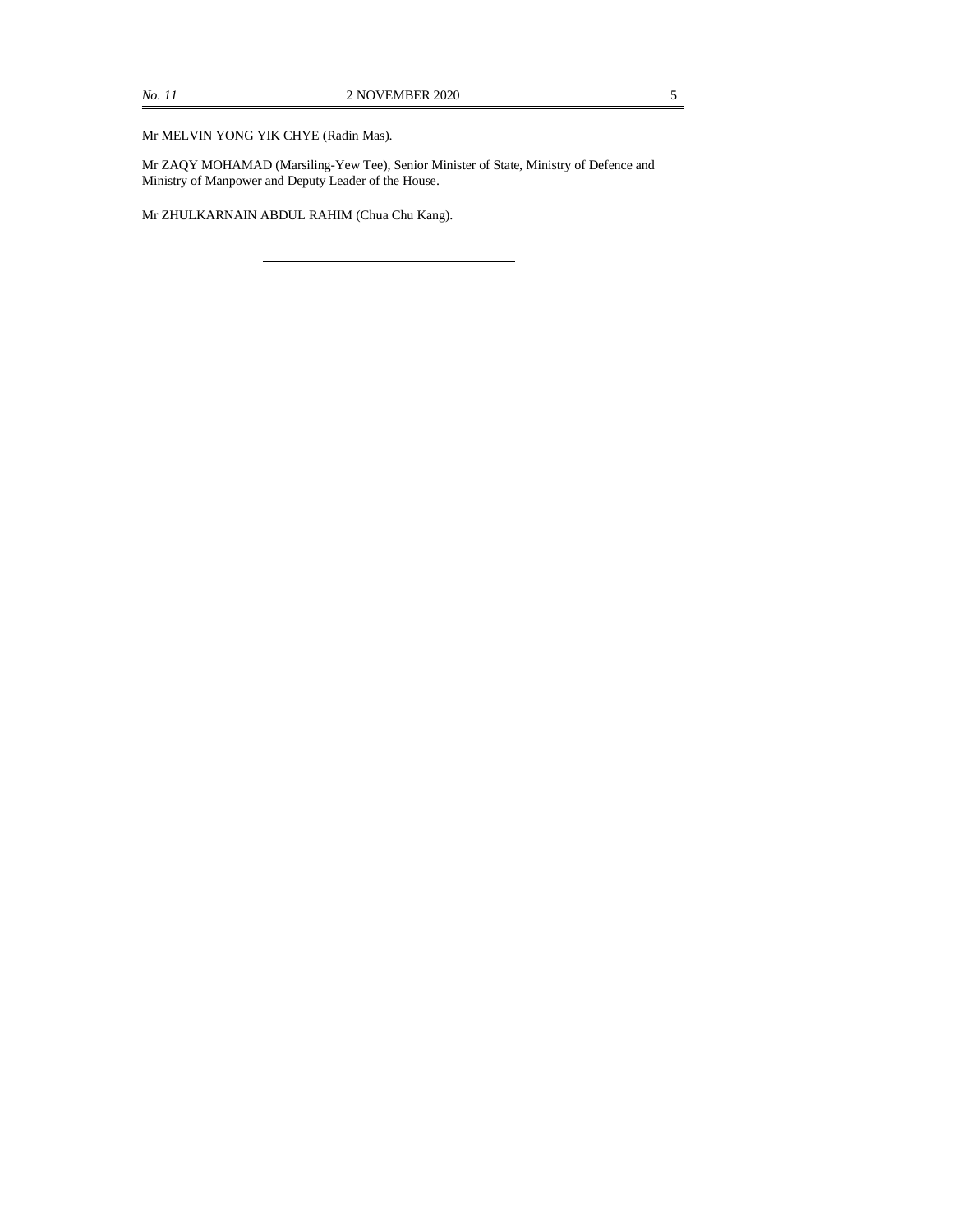- 1 Papers presented to Parliament and received by the Clerk of Parliament pursuant to Standing Order No. 31 (Presentation of Papers) and ordered to lie upon the Table:
	- 1.1 Energy Market Authority Annual Report 2019/2020 Presented on 16 October 2020 (S. 57 of 2020).
	- 1.2 Enterprise Singapore's Annual Report 2019/2020 and FY 2019 Audited Financial Statements – Presented on 19 October 2020 (S. 58 of 2020).
	- 1.3 Sentosa Development Corporation's Annual Report 2019/2020 and Audited Financial Statements 2019/2020 – Presented on 19 October 2020 (S. 59 of 2020).
	- 1.4 Competition and Consumer Commission of Singapore Annual Report 2019/2020 Presented on 19 October 2020 (S. 60 of 2020).
	- 1.5 COVID-19 (Temporary Measures) Act 2020 (Amendment of Schedule) (No. 2) Order 2020 – Presented on 20 October 2020 (S. L. 75 of 2020).
	- 1.6 COVID-19 (Temporary Measures) Act 2020 (Amendment of Schedule) (No. 3) Order 2020 – Presented on 20 October 2020 (S. L. 76 of 2020).
	- 1.7 COVID-19 (Temporary Measures) Act 2020 (Amendment of Schedule) (No. 4) Order 2020 – Presented on 20 October 2020 (S. L. 77 of 2020).
	- 1.8 Planning (Use Classes) (Amendment) Rules 2020 Presented on 20 October 2020 (S. L. 78 of 2020).
	- 1.9 Nanyang Polytechnic Report and Financial Statements for the Financial Year ended 31 March 2020 – Presented on 21 October 2020 (S. 61 of 2020).
	- 1.10 Republic Polytechnic Report and Financial Statements for the Financial Year ended 31 March 2020 – Presented on 21 October 2020 (S. 62 of 2020).
	- 1.11 Singapore Polytechnic Report and Financial Statements for the Financial Year ended 31 March 2020 – Presented on 21 October 2020 (S. 63 of 2020).
	- 1.12 Temasek Polytechnic Report and Financial Statements for the Financial Year ended 31 March 2020 – Presented on 21 October 2020 (S. 64 of 2020).
	- 1.13 Skillsfuture Singapore Report and Financial Statements for the Financial Year ended 31 March 2020 – Presented on 21 October 2020 (S. 65 of 2020).
	- 1.14 Institute of Technical Education Report and Financial Statements for the Financial Year ended 31 March 2020 – Presented on 21 October 2020 (S. 66 of 2020).
	- 1.15 Lifelong Learning Endowment Fund (LLEF) Report and Financial Statements for the Financial Year ended 31 March 2020 – Presented on 21 October 2020 (S. 67 of 2020).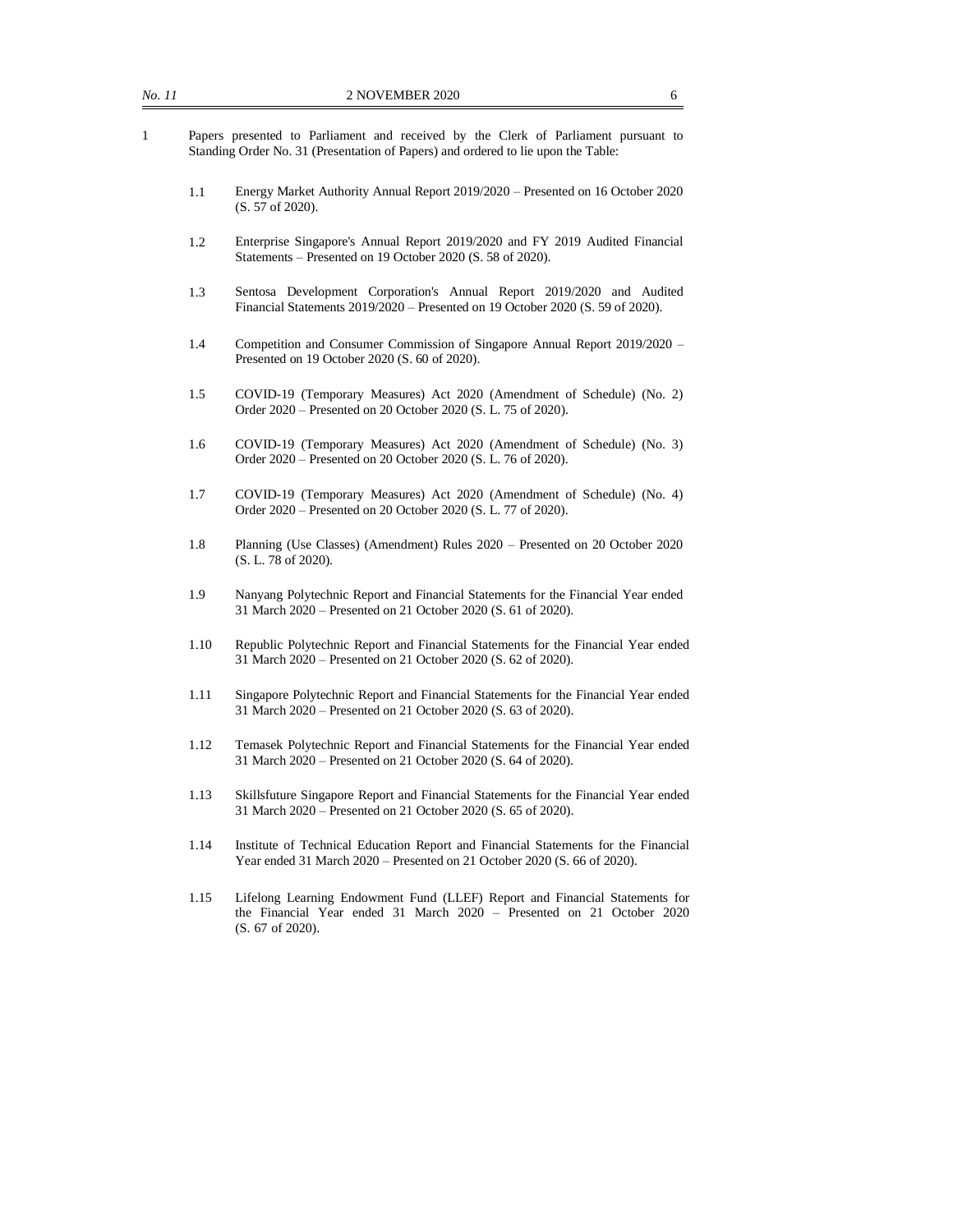- 1.16 Accounting and Corporate Regulatory Authority Annual Report and Audited Financial Statements 2019/2020 – Presented on 21 October 2020 (S. 68 of 2020).
- 1.17 Report of the Presidential Council for Minority Rights on the International Arbitration (Amendment) Bill [Bill No 29/2020] – Presented on 22 October 2020 (Pres. Co. 2 of 2020).
- 1.18 Report of the Presidential Council for Minority Rights on the Environmental Public Health (Amendment) Bill [Bill No 31/2020] – Presented on 22 October 2020 (Pres. Co. 3 of 2020).
- 1.19 Report of the Presidential Council for Minority Rights on the Civil Law (Amendment) Bill [Bill No 33/2020] – Presented on 22 October 2020 (Pres. Co. 4 of 2020).
- 1.20 Report of the Presidential Council for Minority Rights on the Medical Registration (Amendment) Bill [Bill No 30/2020] – Presented on 22 October 2020 (Pres. Co. 5 of 2020).
- 1.21 Report of the Presidential Council for Minority Rights on the Housing and Development (Amendment) Bill [Bill No 32/2020] – Presented on 22 October 2020 (Pres. Co. 6 of 2020).
- 1.22 Sport Singapore Annual Report 2019/2020 Presented on 22 October 2020 (S. 69 of 2020).
- 1.23 Public Transport Council Annual Report FY 2019/2020 Presented on 22 October 2020 (S. 70 of 2020).
- 1.24 Ngee Ann Polytechnic Report and Financial Statements for the Financial Year ended 31 March 2020 – Presented on 23 October 2020 (S. 71 of 2020).
- 1.25 ISEAS-Yusof Ishak Institute Report and Financial Statements for the Financial Year ended 31 March 2020 – Presented on 23 October 2020 (S. 72 of 2020).
- 1.26 National Heritage Board Annual Report 2019/2020 Presented on 23 October 2020 (S. 73 of 2020).
- 1.27 COVID-19 (Temporary Measures) (Control Order) (Amendment No. 17) Regulations 2020 – Presented on 23 October 2020 (S. L. 79 of 2020).
- 1.28 Economic Development Board Annual Report and Audited Financial Statements 2019/2020 – Presented on 26 October 2020 (S. 74 of 2020).
- 1.29 Singapore Tourism Board's Annual Report 2019/2020 and Audited Financial Statements 2019/2020 – Presented on 26 October 2020 (S. 75 of 2020).
- 1.30 Central Provident Fund (MediSave Account Withdrawals) (Amendment No. 4) Regulations 2020 – Presented on 26 October 2020 (S. L. 80 of 2020).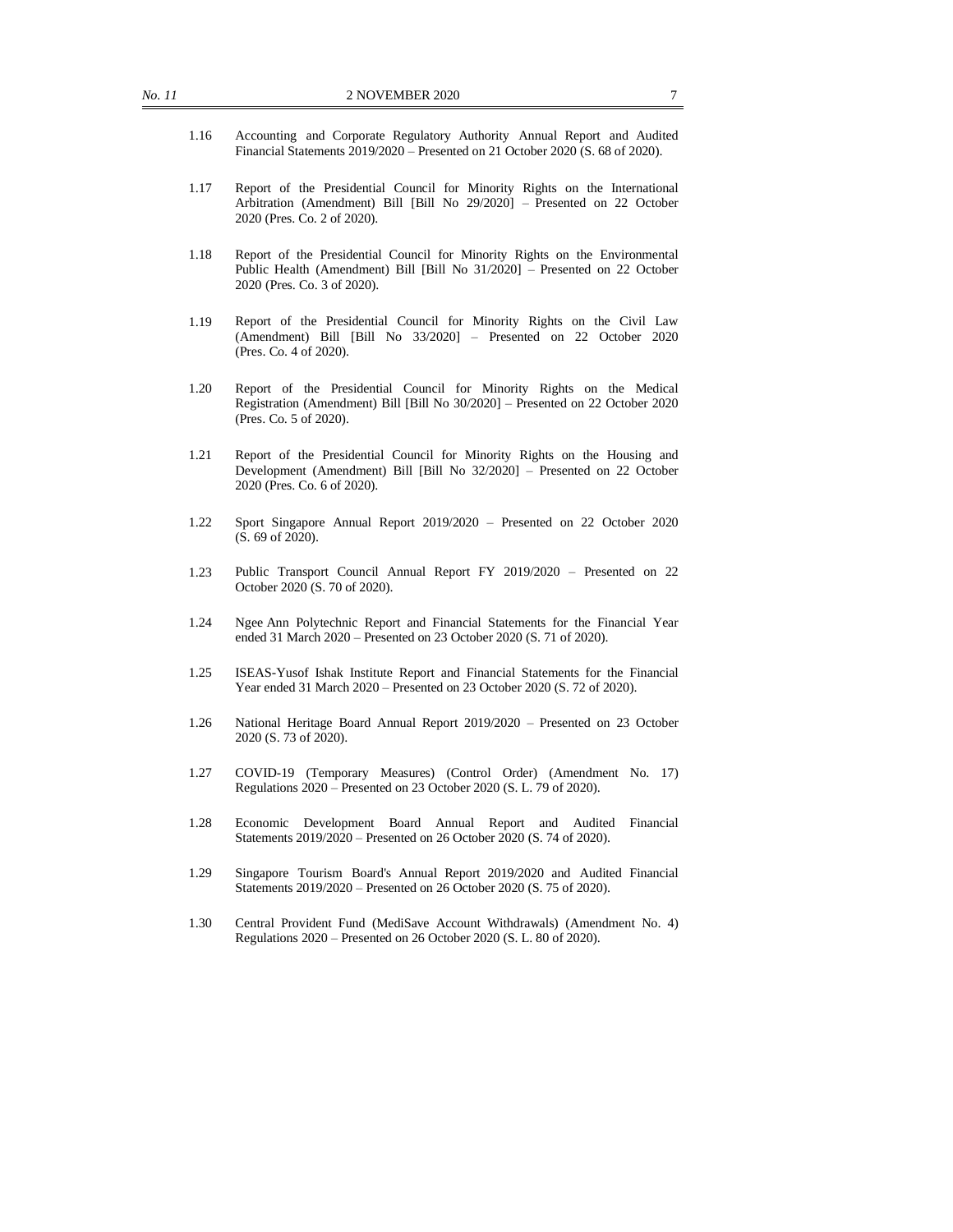- 1.31 Council for Estate Agencies Financial Statements for the Financial Year ended 31 March 2020 – Presented on 27 October 2020 (S. 76 of 2020).
- 1.32 National Parks Board and its subsidiary Financial Statements for the Financial Year ended 31 March 2020 – Presented on 27 October 2020 (S. 77 of 2020).
- 1.33 Urban Redevelopment Authority Report and Financial Statements Financial Year ended 31 March 2020 – Presented on 27 October 2020 (S. 78 of 2020).
- 1.34 Casino Regulatory Authority Annual Report 2019/2020 Presented on 27 October 2020 (S. 79 of 2020).
- 1.35 MediShield Life Scheme (Amendment No. 3) Regulations 2020 Presented on 27 October 2020 (S. L. 81 of 2020).
- 1.36 The People's Association Annual Report (Annual Consolidated Financial Statements) 2019/2020 – Presented on 28 October 2020 (S. 80 of 2020).
- 1.37 Building and Construction Authority and its Subsidiaries Financial Statements Year ended 31 March 2020 – Presented on 28 October 2020 (S. 81 of 2020).
- 1.38 National Arts Council Annual Report 2019/2020 Presented on 28 October 2020 (S. 82 of 2020).
- 1.39 Home Team Science and Technology Agency Annual Report 2019/2020 Presented on 28 October 2020 (S. 83 of 2020).
- 1.40 Singapore Totalisator Board's Audited Financial Statements 2019/2020 Presented on 30 October 2020 (S. 84 of 2020).
- 1.41 Singapore Totalisator Board's Annual Report 2019/2020 Presented on 30 October 2020 (S. 85 of 2020).
- 1.42 Civil Aviation Authority of Singapore Annual Report 2019/2020 Presented on 30 October 2020 (S. 86 of 2020).
- 1.43 Land Transport Authority Annual Report 2019/20 and Land Transport Authority of Singapore and its Subsidiaries Financial Statements for Financial Year ended 31 March 2020 – Presented on 30 October 2020 (S. 87 of 2020).
- 1.44 Productivity Fund Administration Board FY2019 Annual Report Presented on 30 October 2020 (S. 88 of 2020).
- 1.45 Workforce Singapore Agency Annual Report 2019/2020 Presented on 2 November 2020 (S. 89 of 2020).
- 2 18 Questions for Oral Answer were answered during Question Time.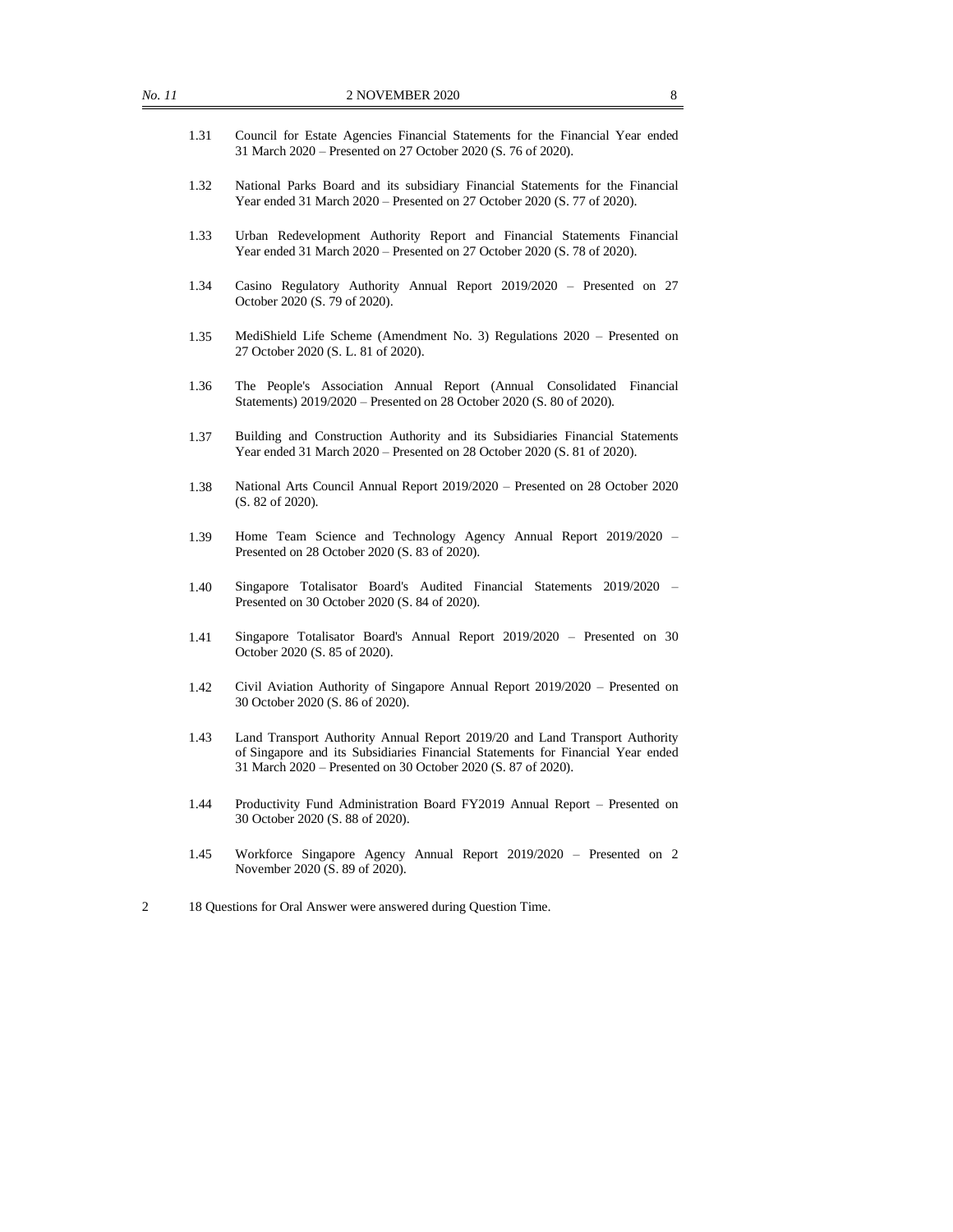- 3 Payment Services (Amendment) Bill "to amend the Payment Services Act 2019 (Act 2 of 2019)" – presented by the Minister for Transport, on behalf of the Prime Minister; read the first time; to be read a second time on the next available sitting day and to be printed. [Bill No. 41/2020].
- 4 Multimodal Transport Bill "to give effect to the ASEAN Framework Agreement on Multimodal Transport signed at Vientiane, Lao People's Democratic Republic, on 17 November 2005 and for related purposes" – presented by the Senior Minister of State (Mr Chee Hong Tat), on behalf of the Minister for Transport; read the first time; to be read a second time on the next available sitting day and to be printed. [Bill No. 42/2020].
- 5 COVID-19 (Temporary Measures) (Amendment No. 3) Bill "to amend the COVID-19 (Temporary Measures) Act 2020" – presented by the Second Minister for Law; read the first time on a Certificate of Urgency under Standing Order No. 86, to be read a second time on 3 November 2020 – (Copies of the Bill handed to Members present). [Bill No. 43/2020].
- 6 Personal Data Protection (Amendment) Bill read a second time and committed to a Committee of the whole House.

The House immediately resolved itself into a Committee on the Bill – (Minister for Communications and Information).

#### *(In the Committee)*

Clauses 1 to 23 inclusive agreed to.

Clause 24:

Amendment made, in page 54, line 20, by leaving out "(6)", and inserting "(5A)". – (Minister for Communications and Information).

Clause 24, as amended, agreed to.

Clauses 25 to 46 inclusive agreed to.

Bill to be reported.

Bill reported, with amendment; read a third time.

- 7 Exempted Business (Leader of the House) Motion made, and Question put Resolved, "That the proceedings on the business set down on the Order Paper for today be exempted at this day's sitting from the provisions of Standing Order No. 2.".
- 8 Apostille Bill read a second time and committed to a Committee of the whole House.

The House immediately resolved itself into a Committee on the Bill – (Second Minister for Law).

#### *(In the Committee)*

Clauses 1 to 21 inclusive agreed to.

First and Second Schedules agreed to.

Bill to be reported.

Bill reported, without amendment; read a third time.